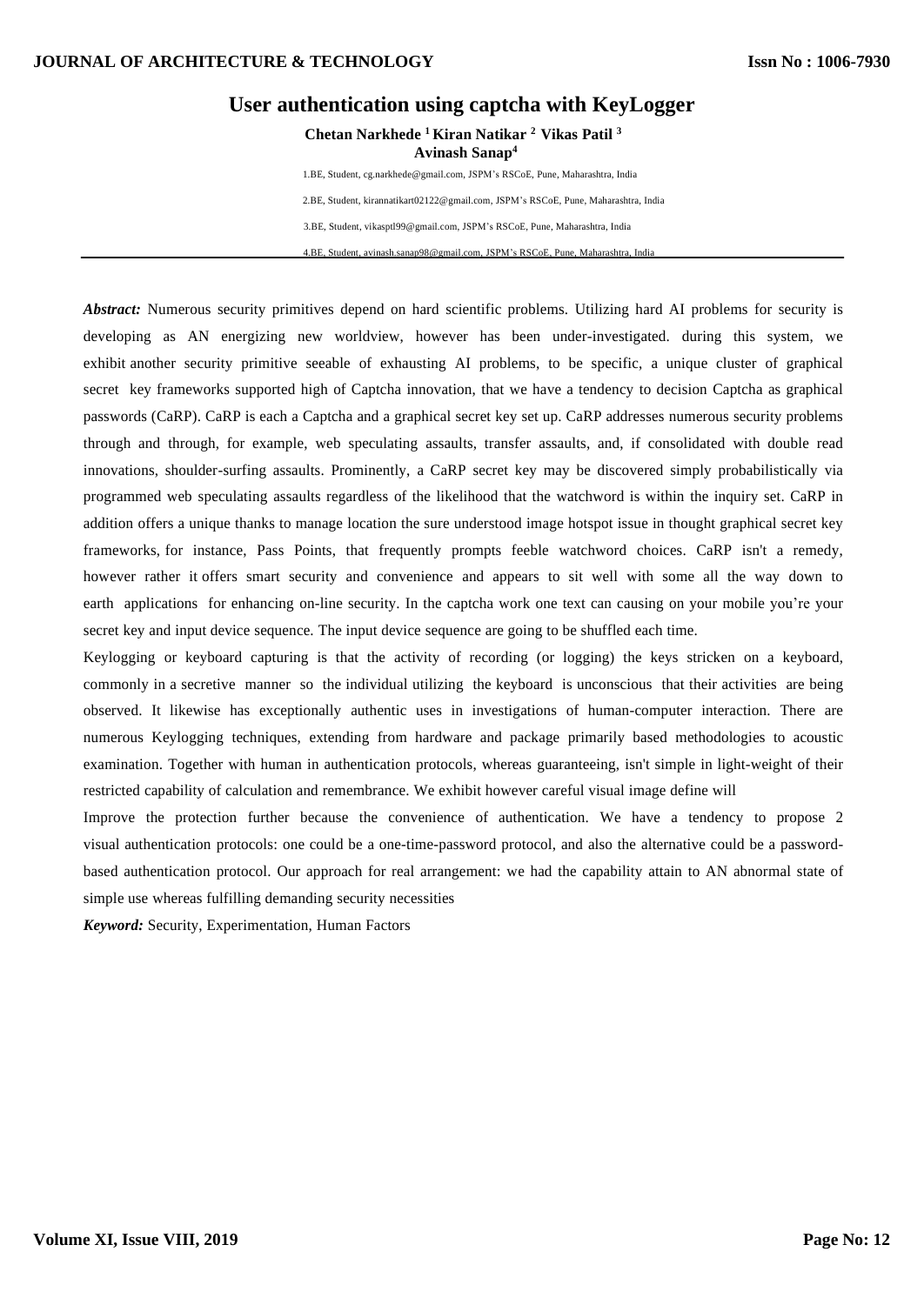# **I. INTRODUCTION**

Here we show another security primitive taking into account hard AI issues, to be specific, a completely unique cluster of graphical secret key frameworks supported prime of Captcha innovation, that we decision Captcha as graphical passwords (CaRP). CaRP is each a Captcha and a graphical watchword arrange. CaRP addresses numerous security problems within and out, as an example, internet speculating assaults, hand-off assaults, and, if joined with double read innovations, shoulder-surfing assaults. Unusually, a CaRP watchword are often discovered simply probabilistically via programmed internet speculating assaults in spite of the likelihood that the key secret's within the hunt set. CaRP in addition offers a novel thanks to take care of location the for certain understood image hotspot issue in thought graphical watchword systems, such as Pass Points, that often prompts frail secret key selections. CaRP isn't a remedy, however rather it offers smart security and simple use and looks to sit well with some helpful applications for enhancing on-line security.

Keylogging or keyboard capturing is that the activity of recording (or logging) the keys stricken on a keyboard, usually in a very secretive manner in order that the individual utilizing the keyboard is unconscious that their activities are being observed. It likewise has exceptionally authentic uses in investigations of human-computer interaction. There are numerous Keylogging techniques, extending from hardware and software package primarily based methodologies to acoustic examination. Including human in authentication protocols, whereas guaranteeing, isn't easy in lightweight of their restricted capability of calculation and remembrance. We exhibit however careful visual image define will improve the safety in addition because the convenience of authentication. We have a tendency to propose 2 visual authentication protocols: one may be a one-time-password protocol, and therefore the alternative may be a password-based authentication protocol. Our approach for real arrangement: we have a tendency to have the capability attain to AN abnormal state of simple use whereas fulfilling stringent security requirements.

## **II. LITERATURE SURVEY**

1. Graphical passwords: Learning from the first twelve years

AUTHORS: R. Biddle, S. Chiasson, and P. C. van Oorschot,

Starting around 1999, an excellent several graphical word schemes are projected as alternatives to text-based word authentication. We offer a comprehensive summary of revealed analysis within the space, covering each usability and security aspects further as system analysis. The article 1st catalogues existing approaches, light novel options of designated schemes and distinguishing key usability or security benefits. We tend to then review usability needs for knowledge-based authentication as they apply to graphical passwords, establish security threats that such systems should address and review identified attacks, discuss method problems associated with empirical analysis, and establish areas for any analysis and improved methodology.

2. Pass-Go: A proposal to improve the usability of graphical passwords

AUTHORS: H. Tao and C. Adams,

Inspired by associate degree recent Chinese game, Go, we've got designed a replacement graphical word theme, Pass-Go, within which a user selects intersections on a grid as the way to in-

Put a word. whereas providing a very massive full word area (256 bits for the foremost basic scheme), our theme provides acceptable usability, as through empirical observation incontestable by, to the simplest of our information, the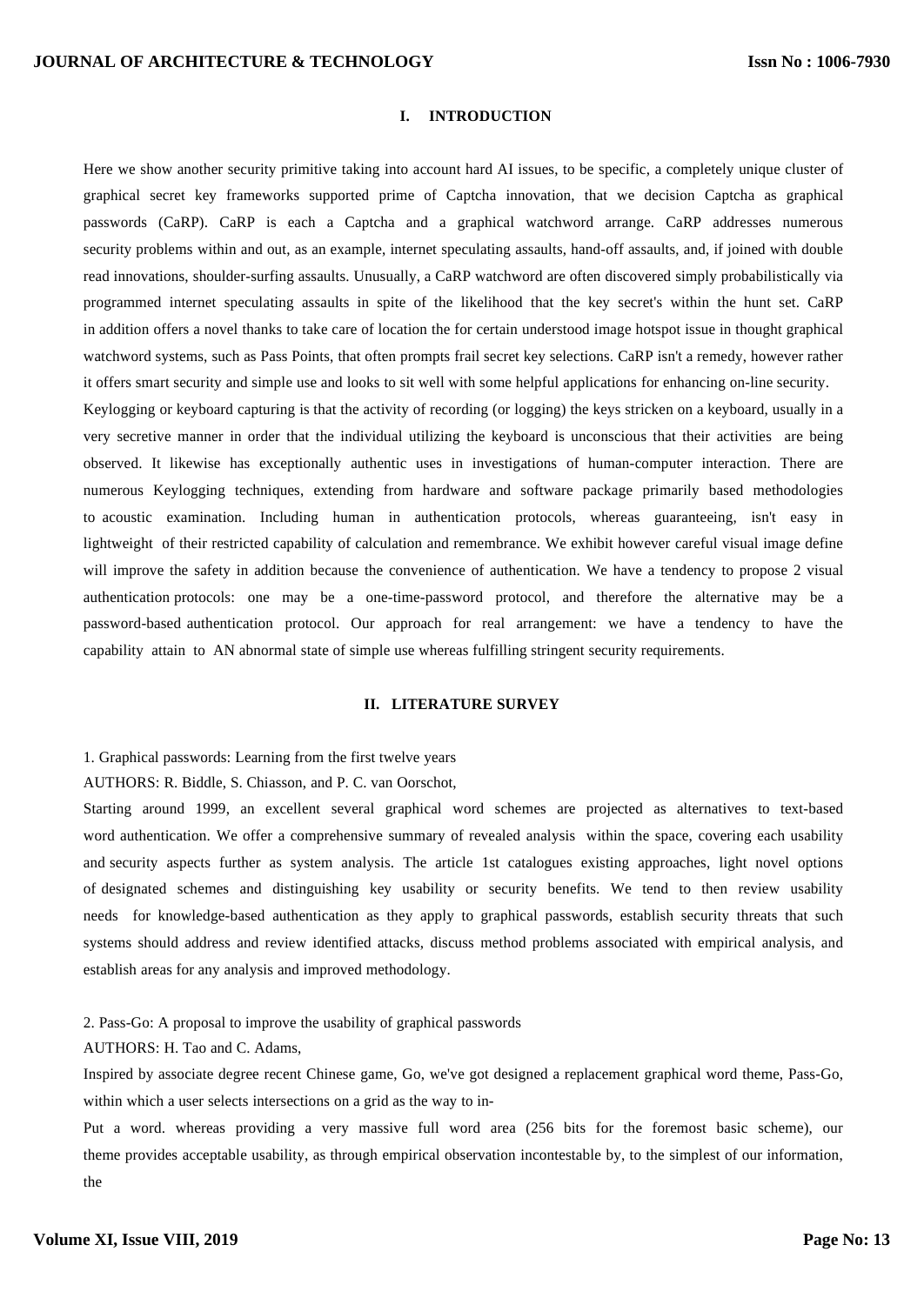# **JOURNAL OF ARCHITECTURE & TECHNOLOGY**

biggest user study (167 subjects involved) on graphical passwords, conducted within the fall semester of 2005 in 2 university categories. Our theme supports most application environments and input devices, instead of being restricted to little mobile devices (PDAs), and might be wont to derive scientific discipline keys. We tend to study the unforgettable word area and show the potential power of this theme by exploring any enhancements and variation mechanisms.

#### 3. On predictive models and user drawn graphical passwords

#### AUTHORS: P. C. van Oorschot and J. Thorpe,

In commonplace text-based word schemes, users generally opt for passwords that square measure straightforward to recall, exhibit patterns, and square measure therefore susceptible to brute-force wordbook attacks. This leads United States to raise whether or not different styles of passwords (e.g., graphical) also are susceptible to wordbook attack attributable to users tending to decide on unforgettable passwords. We propose a way to predict and model variety of such categories for systems wherever passwords square measure created entirely from a user's memory. We tend to conjecture that these categories outline weak word subspaces appropriate for associate degree attack wordbook. For user- drawn graphical passwords, we tend to apply this methodology with psychological feature studies on visual recall. These psychological feature studies inspire United States to outline a group of word quality factors (e.g., reflective symmetry and stroke count), that outline a group of categories. To higher perceive the dimensions of those categories and, thus, however weak the word subspaces they outline may be, we tend to use the "Draw-A-Secret" (DAS) graphical word theme of Jermyn et al. [1999] as associate degree example. we tend to analyze the dimensions of those categories for DAS below convenient parameter decisions and show that they'll be combined to outline apparently widespread subspaces that have bit sizes starting from thirty one to 41—a astonishingly little proportion of the total word area (58 bits). Our results quantitatively support suggestions that user-drawn graphical word systems use measures, like graphical word rules or pointers and proactive word checking.

#### 4. Modeling user alternative within the pass points graphical word theme

## AUTHORS: A. E. Dirik, N. Memon, and J.-C. Birget,

Develop a model to spot the foremost seemingly regions for users to click so as to form graphical passwords within the Pass Points system. A Pass Points word may be a sequence of points, chosen by a user in a picture that's displayed on the screen. Our model predicts chances of seemingly click purposes; this allows United States to predict the entropy of a click point in an exceedingly graphical word for a given image. The model permits United States to gauge mechanically whether or not a given image is like minded for the Pass Points system, and to research potential wordbook attacks against the system. We tend to compare the predictions provided by our model to results of experiments involving human users. At this stage, our model and therefore the experiments square measure little and limited; however they show that user alternative is sculptured which expansions of the model and therefore the experiments square measure a promising direction of analysis.

## 5. Human-seeded attacks and exploiting hot spots in graphical passwords

#### AUTHORS: J. Jim Thorpe and P. C. van Oorschot,

Although motivated by each usability and security issues, the prevailing literature on click-based graphical word schemes employing a single background image (e.g., Pass Points) has targeted mostly on usability. We tend to examine the safety of such schemes, as well as the impact of various background pictures, and methods for guesswork user passwords. We tend to report on each short- and long-run user studies: one lab-controlled, involving forty three users and seventeen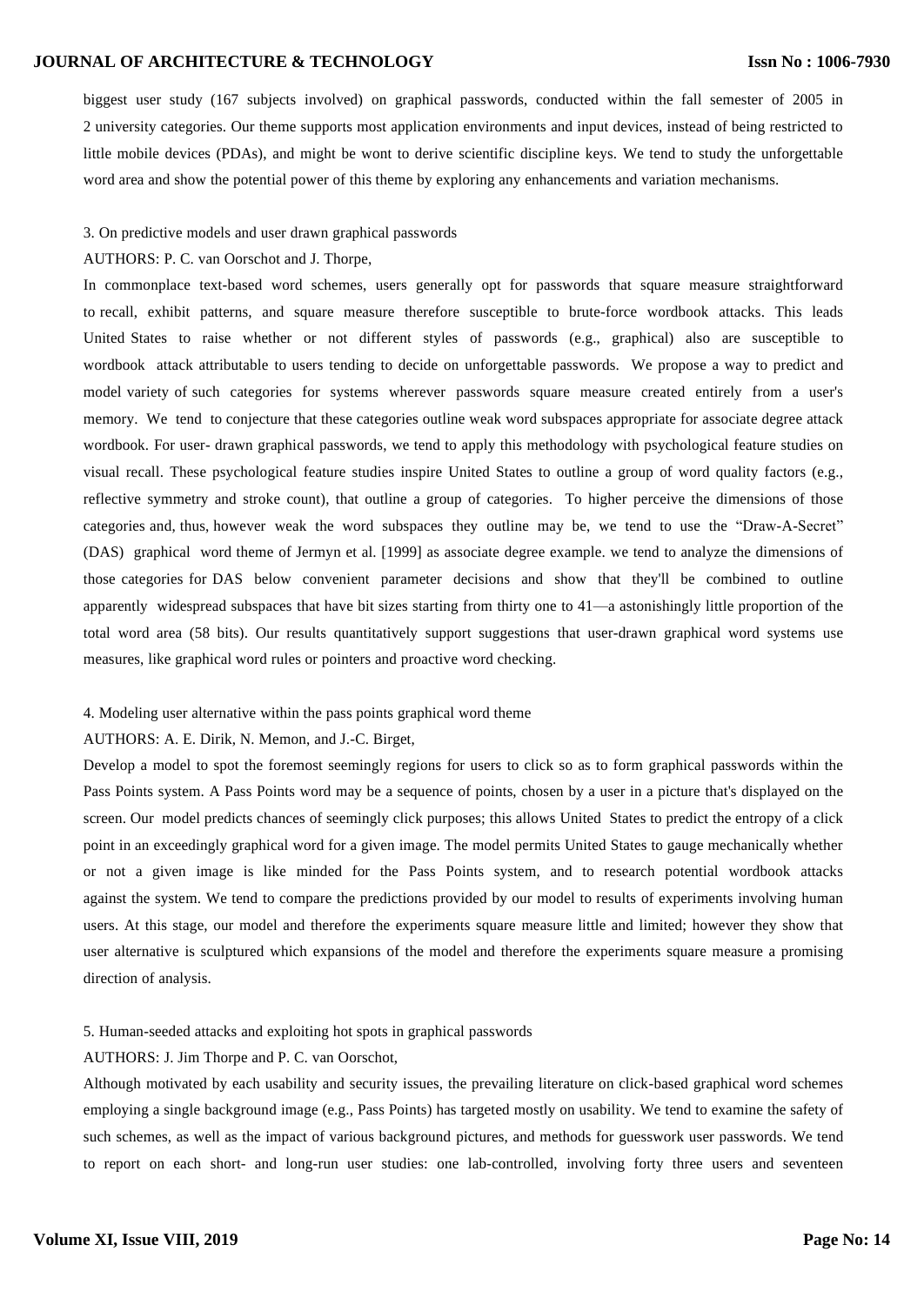## **JOURNAL OF ARCHITECTURE & TECHNOLOGY**

numerous pictures, and therefore the different a field trial of 223 user accounts. We offer empirical proof that widespread points (hot-spots) do exist for several pictures, and explore 2 differing kinds of attack to use this hot-spotting: (1) a "human-seeded" attack supported harvest home click-points from a little set of users, and (2) a completely automatic attack supported image process techniques. Our simplest attacks square measure generated by harvest home word knowledge from a little set of users to attack different targets. These attacks will guess 12 months of user passwords among 231 guesses (or twelve-tone system among 216 guesses) in one instance, and two hundredth among 233 guesses (or 100% among 218 guesses) in an exceedingly second instance. we tend to perform associate degree imageprocessing attack by implementing and adapting a bottom-up model of visual attention, leading to a strictly automatic tool that may guess up to half-hour of user passwords in 235 guesses for a few instances, however below three-D on others. Our results recommend that these graphical word schemes seem to be a minimum of as vulnerable to offline attack because the ancient text passwords they were projected to exchange.

## **III.SYSTEM OVERVIEW**

We present a replacement security primitive based on hard AI problems, namely, a unique family of graphical password systems built on high of Captcha technology, which we tend to decision Captcha as graphical passwords (CaRP). CaRP is each a Captcha and a graphical countersign theme. CaRP addresses variety of security issues altogether, like on-line idea attacks, relay attacks, and, if combined with dual-view technologies, shoulder-surfing attacks. Notably, a CaRP password may be found solely probabilistically by automatic on-line idea attacks although the password is within the search set. CaRP additionally offers a unique approach to deal with the well-known image hotspot downside in popular graphical countersign systems, like Pass Points, that usually results in weak password decisions. CaRP isn't a cure, however it offers cheap security and usefulness and seems to sit well with some practical applications for up on-line security. We gift exemplary CaRPs built on each text Captcha and image-recognition Captcha. One amongst them could be a text CaRP whereby a password could be a sequence of characters sort of a text password, however entered by clicking the correct character sequence on CaRP pictures. CaRP offers protection against on-line lexicon attacks on passwords that are for while a significant security threat for numerous on-line services. This threat is widespread and thought of as a high cyber security risk. Defense against on-line lexicon attacks could be a additional subtle problem than it would seem. In planned system captcha work one text can causing on your mobile you're your secret key and data input device sequence. The keypad sequence are shuffled each time. The keypad sequence are available on user registered mobile no based on that sequence user can entered there password.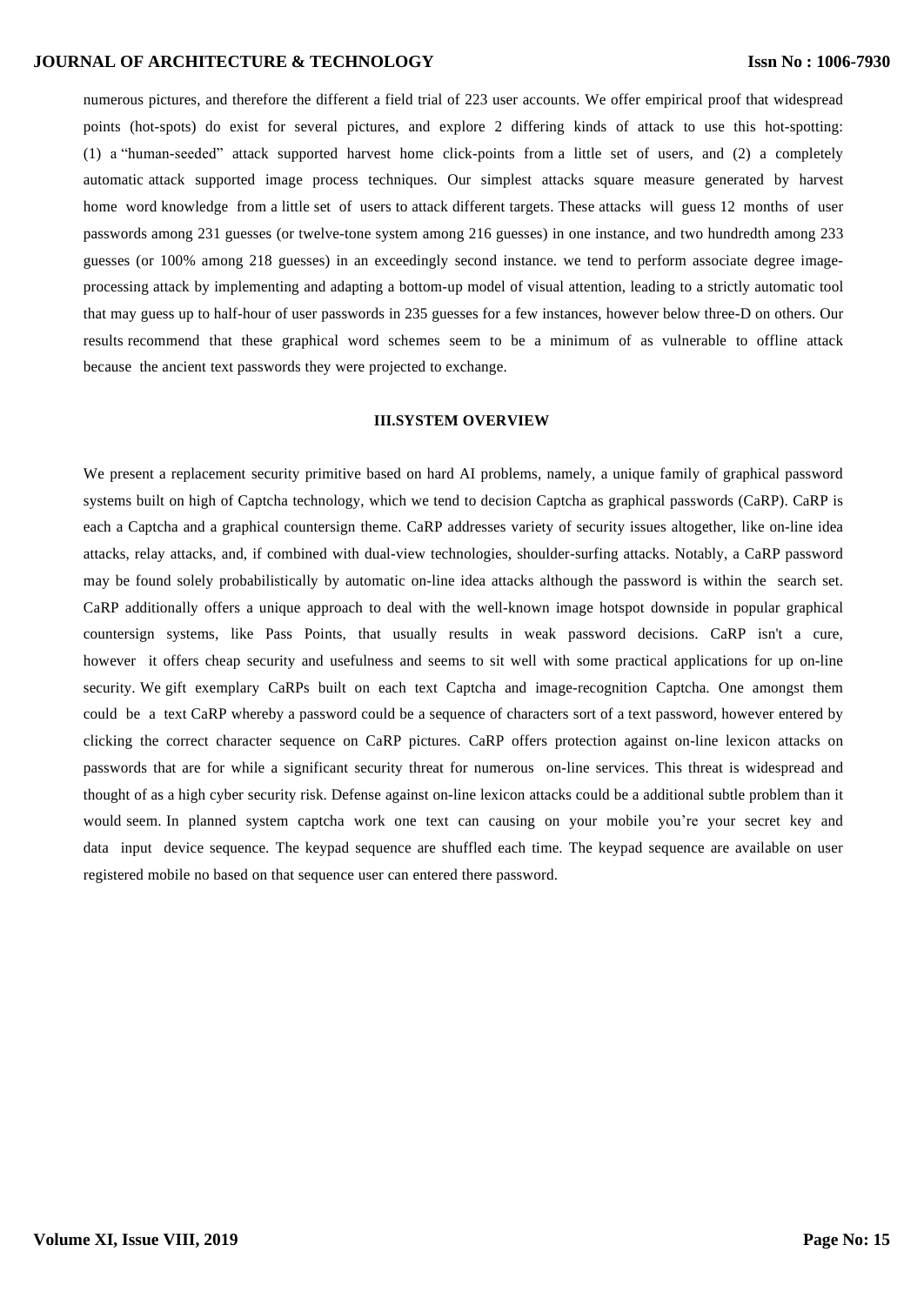

## **IV.PROPOSED SYSTEM**

#### **V. CONCLUSION**

Our graphical password system provides more security to knowledge and protection against different attack. Our graphical password system is predicated on text password and graphical positive identification. For made login user should select correct image that is chosen by user throughout a registration and this method give text password which provide a lot of security to knowledge. Future work is based on Pattern. In projected system captcha work one text can causation on your mobile you're your secret key and keypad sequence. The keypad sequence are shuffled when.it provides a lot of security.

#### **REFERENCES**

[1] M. Armbrust, A. Fox, R. Griffith, A.D. Joseph, R.H. Katz, A. Konwinski, G. Lee, D.A. Patterson, A. Rabkin, I. Stoica, and M. Zaharia, "Above the Clouds: A Berkeley View of Cloud Computing," Technical Report EECS-2009-28, Univ. California, Berkeley, 2009.

[2] K.J. arvelin and J. Kekalainen, "Cumulated Gain-Based Evaluation of IR Techniques," ACM Trans. Information Systems, vol. 20, no. 4, pp. 422-446, 2002.

[3] P.A. Bonatti and P. Festa, "On Optimal Service Selection," Proc. 14th Int'l Conf. World Wide Web (WWW '05), pp. 530-538, 2005.

[4] J.S. Breese, D. Heckerman, and C. Kadie, "Empirical Analysis of Predictive Algorithms for Collaborative Filtering," Proc. 14th Ann. Conf. Uncertainty in Artificial Intelligence (UAI '98), pp. 43-52, 1998.